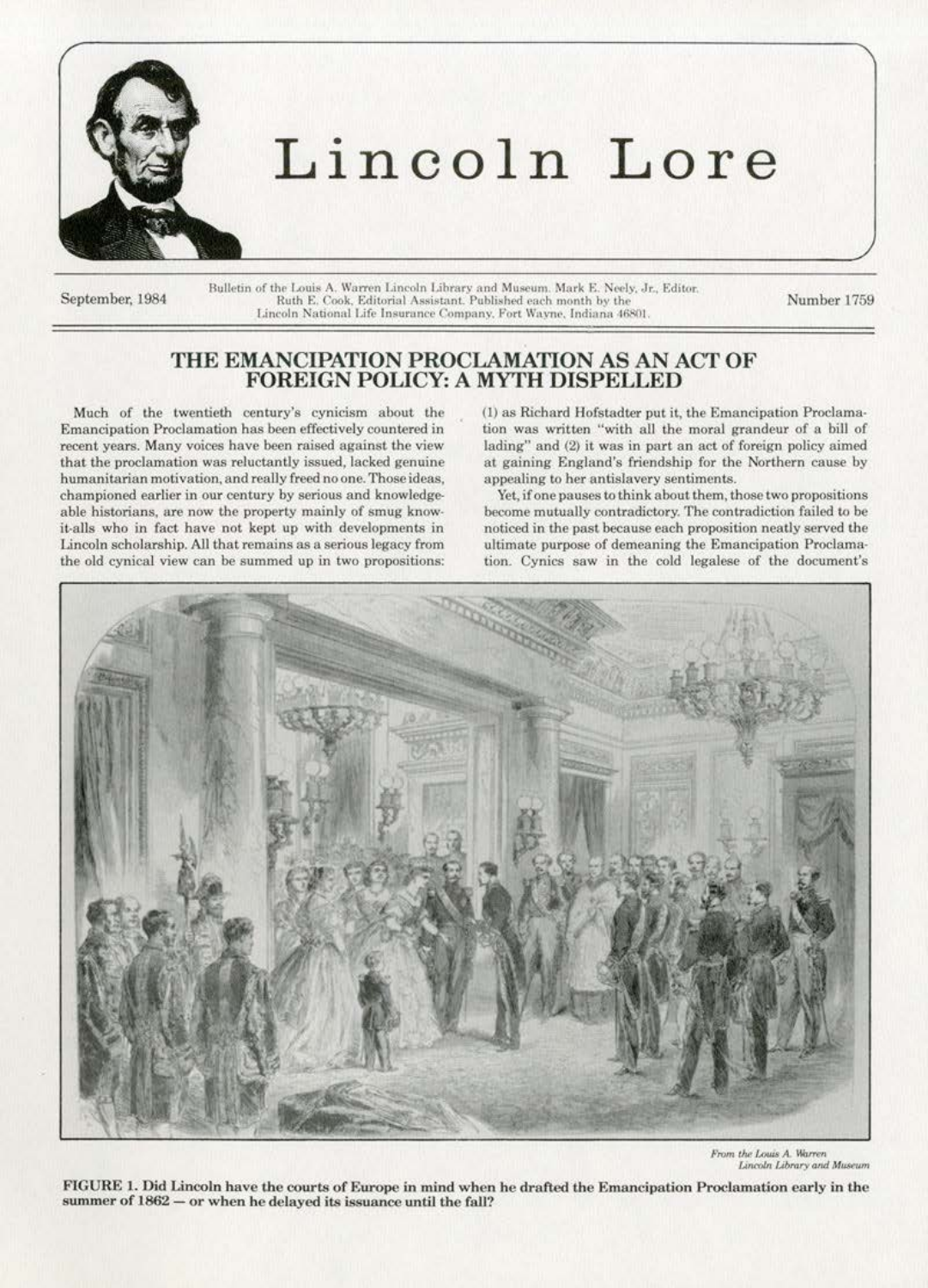

From the Louis A. Warren *Lincoln Library* and Museum

FIGURE 2. London antislavery rally after the Emancipation Proclamation. British newspapers said no one important was there.

language telltale signs of Lincoln's Jack of sincerely emotional commitment to freeing the slaves. And by pointing to its foreign policy purposes, the critics of the Emancipation Proclamation found still another ulterior motive beyond humanitarian concern for the plight of the black man. But how could Lincoln elicit the passions of antislavery morality with a document that sounded like a property abstract?

Although the president left foreign policy mainly to Secretary of State William H. Seward. Lincoln did know what to do when called upon to appeal to the moral sympathies of the greater world. Less than three weeks after issuing the final Emancipation Proclamation, he addressed a public letter to the workingmen of Manchester, England, who were suffering bitterly as a result of the "cotton famine'' brought about by the halt of the flow of cotton supplies from the Southern states of the United Statea. In that Jetter Lincoln denounced the Southern rebellion as an "attempt to overthrow this government, which was built upon the foundation of human rights, and to substitute for it one which should rest exclusively on the basis of human slavery." Thus he used the phrase "human rights" which has rung out in liberal American foreign palicy for over a century. He also commended the British workers for their "sublime Christian heroism" in suffering severe economic depression for "the ultimate and universal triumph of justice, humanity. and freedom."

Instead of ultimates and universals and sublimities, Lincoln lumbered the Emancipation Proclamation with to wits and *whereases* and *thereofs*. Such uninspiring language from a man who could turn on the inspiration when he needed to seems

proof that the document was not intended to inspire world opinion.

But one finds nearly universal agreement in the historical literature on the Emancipation Proclamation - especially at the textbook level which reaches and shapes the most minds - that the document was aimed at world opinion. Willie Lee Rose, for example, writing in the distinguished text The *National Experience* said:

[The Emancipation Proclamation] caused the English to postpone their decision on whether or not to step forward as mediators *in* the American war. Without the Emancipation Proclamation, the Battle of Antietam might have lent force to the mediationists' argument that the war had become a bloody stalemate. But emancipation ennobled the Northern war effort in the eyes of most Englishmen, and it would now be much harder for the British to abandon neutrality.

Harvard's David Donald wrote, in a book which emphasized the similarities in the ways the North and South fought the war. even to the point that both sides moved eventually to free and arm the Negroes:

Although the Union and Confederate governments moved toward emancipation and arming the blacks because of military necessity, both recognized how profoundJy their actions affected the continuing struggle for European recognition and support .... so long as neither government took a bold stand against the South's peculiar institution, European leaders were puzzled and divided by the war. Lincoln's Emancipation Proclamation ended the confusion.

Even La Wanda Cox, who has a wonderfully sensitive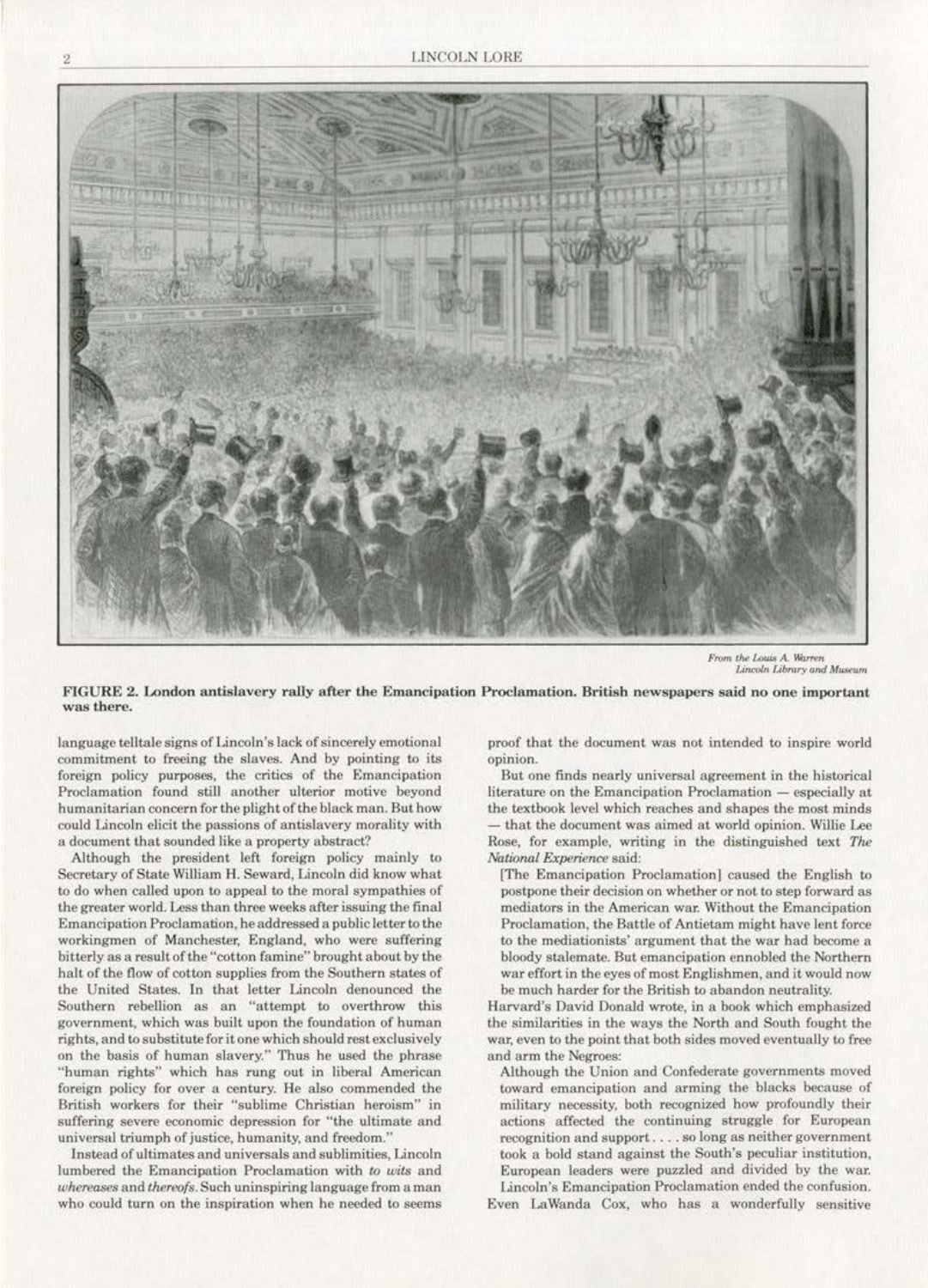understanding of Lincoln's language in the Emancipation Proclamation ("It must have taken great restraint for a man with so eloquent a way with words and so firm a conviction of the wrong of slavery to have fashioned the Emancipation Proclamation in a style that has been likened to that of a bill of lading"), said that "few except Lincoln's political opponents have questioned the military and foreign policy advantages of the Emancipation Proclamation.'' And Grant. biographer William McFeely has written that the Emancipation Proclamation "did the Confederacy great damage abroad," and one of its principal advantages was the "gain of security from European political intervention."

The Emancipation Proclamation did not help in Europe, and it is doubtful that anyone except the most partisan antislavery enthusiasts expected it to. British Prime Minister Lord Palmerston called it "a singular manifesto that could scarcely be treated seriously. It is not easy to estimate how utterly powerless and contemptible a government must have become which could sanction such trash." Palmerston's was about the only opinion that really mattered. because he guided the most powerful country in the world and the one most likely to intervene on the Confederacy's behalf (in order to restore the flow of Southern cotton to Europe). The effect was, nevertheless, nearly universal in high government circles in Great Britain. Foreign Secretary l.ord John Russell. for example, drafted a memorandum less than a month after the issuance of the preliminary Emancipation Proclamation recommending intervention and citing as the most important reason the new threat of a bloody slave revolt., or, as Russell put it, because of the "premium . . . given to acts of plunder, of incendiarism, and of revenge." American diplomats regarded Russell as an ardent abolitionist; Samuel Ward, one of Seward's regular informers, once referred to "Lord John Russell's Fanatical abolitionism." And Palmerston had strong antislavery convictions, as David B. Davis has recently shown in Slavery and Human Progress.

William Stuart, British charge d'affaires in Washington called the proclamation "cold, vindictive and entirely politicaL" The London *'limes* recoiled in racist revulsion, saying that Lincoln had appealed in the document "to the black blood of the African; he will whisper of the pleasures of spoil and of the gratification of yet fiercer instincts; and when the blood begins to flow and shrieks come piercing through the darkness. Mr. Lincoln will wait till the rising flames tell that aU is consummated, and then he will rub his hands and think that revenge is sweet." Monsieur Drouyn de Lhuys, a French government minister, also wrote a proposal for European intervention in the American Civil War not long after the issuance of the Emancipation Proclamation. This proposal was in part a direct response to the document. as James E. Harvey, an American diplomat in Lisbon. recognized and pointed out to Seward:

Your quick eye will not fail to discern at once. that the prompting or pretext of this movement, was the President's proclamation; for although M. Drouyn de Lhuys adroitly strives to cover up that idea under smooth professions, "it. sticks out," as we say. in the suggestion of"a servile war."

The evidence that the Emancipation Proclamation, if it was an act of foreign policy, failed miserably, is abundant and irrefutable.

That the Emancipation Proclamation was never *intended* as an act of foreign policy is a little more difficult to prove, but, even without plunging into the diplomatic correspondence of the era. one can recall aspects of the well known history of the proclamation which point to that conclusion. Arter all, the Secretary of State had opposed the issuance of the proclamation when President Lincoln first told his cabinet of his intentions in July 1862. And Seward had done so, at least in part, for foreign policy reasons. He had argued in that historic cabinet meeting that, among other things, the proclamation might cause European powers to intervene "to prevent the abolition of slavery for the sake of cotton," the production of which might, with emancipation, be disturbed for sixty years. Moreover. it was the objections of the Secretary of State - and not of Montgomery Blair, for example, who had argued that the proclamation would cause the Republicans to lose the off-year elections that coming November - which carried the day and caused Lincoln to postpone the issuance of the document. Foreign policy considerations, then, and not political ones delayed the proclamation.

William H. Seward. although he was, like Lincoln, a sincere antislavery veteran, nevertheless had by the time of the Civil War developed his own rather peculiar views on precisely how slavery would end in America. Seward held that the very beginning of the war, the firing on Fort Sumter, made the abolition of slavery inevitable. as long as the North won the war. Therefore. he seems to have deemed it a waste of time and effort and breath ever after to do *or* say anything by way or condemning slavery. Seward was an optimist, in short, who thought that it was silly to worry about anything except winning the war. After the July cabinet meeting at which Lincoln proposed issuing the proclamation, Seward wrote to his wife: "Proclamations are paper, without the support of armies. It is mournful to see that a great nation shrinks from a war it has accepted, and insists on adopting proclamations, when it is asked for force."

When the preliminary Emancipation Proclamation was issued the following September, Seward and the Lincoln administration in general did little to exploit its appeal to idealism. The Secretary of State, like most diplomats on either side of the water, clung to a hard-boiled attitude toward foreign affairs. *As* he told Norman Judd. the minister to Prussia, on October 22, 1862. "However public opinion abroad may be influenced by passions interests or prejudices unfavorable to the United States, it is not doubted that foreign governments will govern their proceedings by the actual condition of affairs. If this condition is carefully examined, the result will show that the Union is practically unbroken, while the [Confederacy] is undergoing a rapid process of exhaustion."

Charles Francis Adams, who represented the United States government in london and who personally held antislavery convictions, wrote a gloomy letter to Seward about six weeks after the issuance of the preliminary proclamation. saying:

I much doubt whether my stay [in England] will extend far into the next year under any circumstances. And as time goes on, it will probably become more and more of a trial. Our military progress which alone could save it seems provokingly dilatory.

Emphasizing the need for "force," pointing to the "actual condition of affairs," and feeling that military progress "alone" could save the United States cause were characteristic of the diplomats.

Barring some absolutely barbarous activity, military success was all that interested diplomats on either side of the Atlantic. The Emancipation Proclamation did interest the diplomats but only in so far as it was a sign or symbol of the military success or failure of the Union armies. One can see this preoccupation in a Jetter of November 14, 1862. from John Bigelow, in Paris, to Seward:

I never expected that the proclamation would be put upon the bayonets of an advancing army. That hope I abandoned long ago, for I observed that when our army advanced the adversaries of the Presidents prolamation·policy. multiplied. It was after the great disasters which convulsed the country from time to time that it became practicable to invoke the aid of the slave.

Whatever the personal sentiments of the diplomat in regard to the right and wrong of slavery, he was keenly interested in